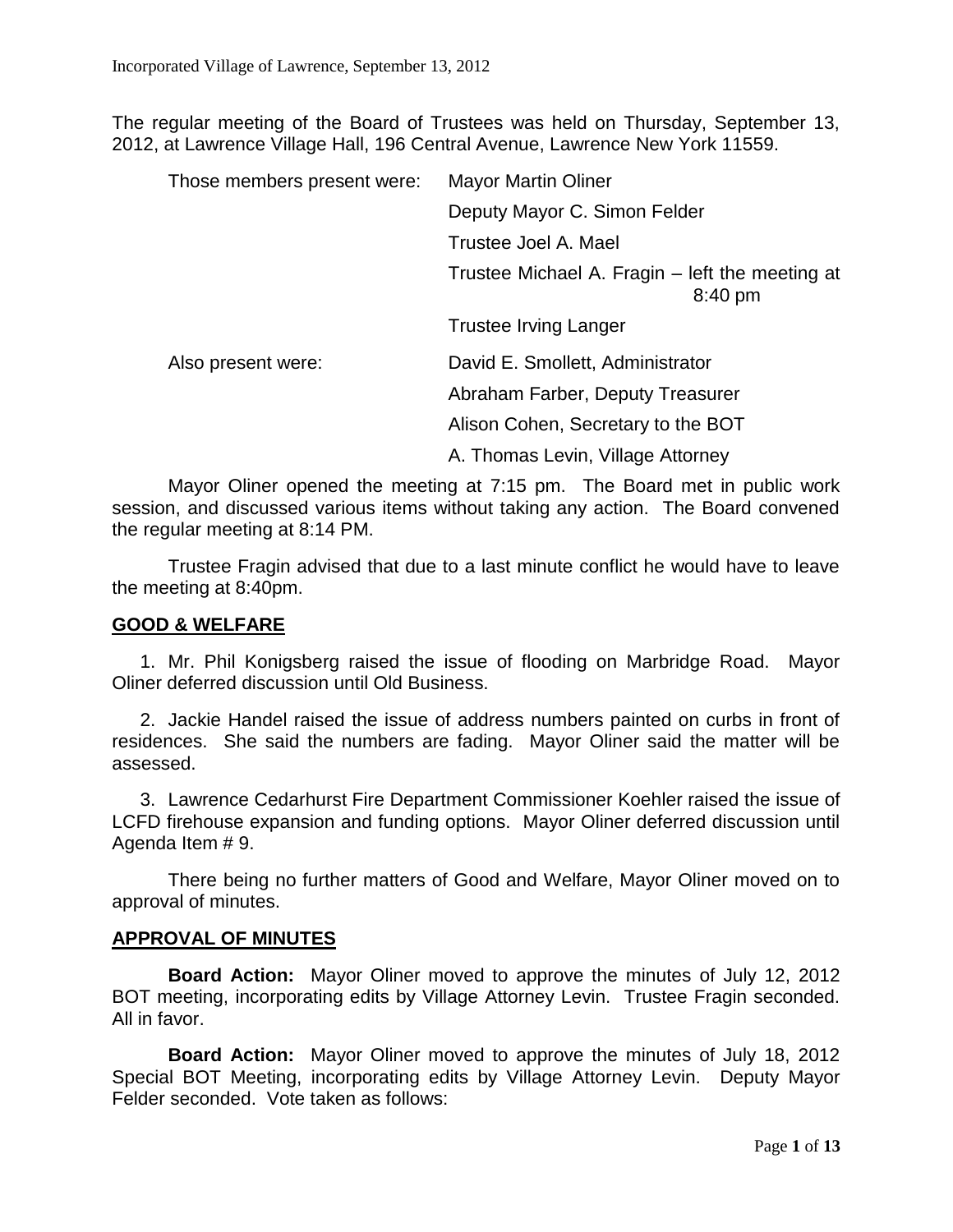Mayor Oliner – Aye Deputy Mayor Felder – Aye Trustee Langer – Aye Trusree Mael – Abstain Trustee Fragin - Nay Motion carried.

**Board Action**: Mayor Oliner moved to approve the minutes of July 24, 2012 Special BOT Meeting, incorporating edits by Village Attorney Levin. Deputy Mayor Felder seconded. All in favor except, for Trustees Mael and Fragin who abstained.

Trustee Fragin left the meeting at this point at 8:40pm.

**Board Action:** Mayor Oliner moved to approve the minutes of August 20, 2012 Special BOT Meeting, incorporating edits by Village Attorney Levin. Deputy Mayor Felder seconded.

Trustee Mael commented on Item # 3 in the minutes regarding the "No Turn on Red" sign on Washington Ave and Broadway. He said he had met with Nassau County Legislator Kopel on this matter and was advised that the County was willing to change the sign back to "No Turn on Red When Pedestrians Are Present", providing three conditions are met, two of which have already been met. The third condition is that a "No Parking from Here to Corner" sign be placed on Broadway to eliminate two parking spots on Broadway at the southeast corner of the intersection. Trustee Mael moved to place the sign accordingly. There was no second to the motion. Trustee Mael noted for the record that he is concerned about the traffic hazards posed to children on the side streets due to traffic diverting to those streets as a result of the current signage.

Trustee Mael also commented on Item #4 in the minutes, regarding the additional stop sign placed at the south east intersection of Hollywood Crossing and Barrett Road. He expressed concern about possible traffic hazards due to the placement of the sign.

Mayor Oliner said that Mr. Schechtman, traffic engineer, will review the concerns and changes can be made if necessary.

Vote taken on the motion to approve the minutes as follows: All in favor except for Trustee Mael, who abstained.

# **NEW BUSINESS**

# **Item 1 – Approval of Abstracts**

**Board Action:** Mayor Oliner moved to approve General Fund Abstract #660. Deputy Mayor Felder seconded. All in favor except for Trustee Mael who abstained.

**Board Action:** Mayor Oliner moved to approve Recreation Fund Abstract #69 with the exception of Voucher #449 to be addressed separately under Item # 11. Deputy Mayor Felder seconded. All in favor except for Trustee Mael who abstained.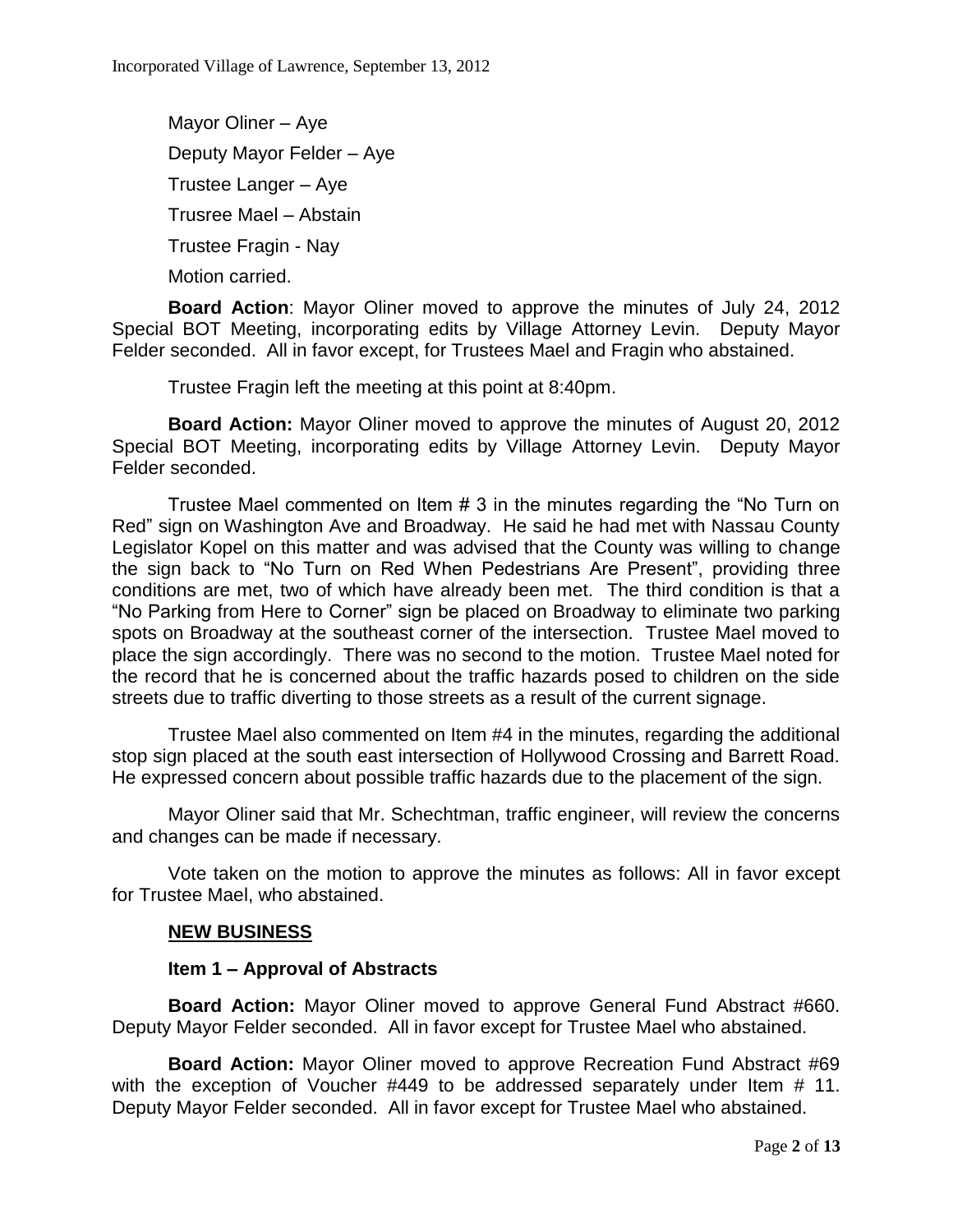**Board Action:** Mayor Oliner moved to approve Sewer Abstract #56. Trustee Langer seconded. All in favor except for Trustee Mael who abstained.

**Board Action:** Mayor Oliner moved to approve Trust Fund Abstract #245. Deputy Mayor Felder seconded. All in favor except for Trustee Mael who abstained.

**Board Action:** Mayor Oliner moved to approve Payroll Abstracts #'s 2320, 2321, 2322, 2323, and 2324. Deputy Mayor Felder seconded. All in favor, except for Trustee Mael who abstained.

## **Item 2 – Kosher Catering Contracts**

Mayor Oliner thanked Trustee Langer for his efforts in negotiating the catering contracts. He advised that the contract with Schick Caterers had been finalized, pending signature, and the contract with Chap A Nosh was near completion. Mayor Oliner tabled approval of this Item until both catering contracts are ready to be signed.

## **Item 3 – Approve hire of part-time Administrative Clerk at Village Hall**

**Board Action:** Mayor Oliner moved to approve the hiring of Theresa Moriarty to the position of part-time Administrative Clerk at Village Hall at the rate of \$20.00 per hour. Trustee Langer seconded. All in favor.

#### **Item 4 – Appointments**

**Board Action:** Mayor Oliner made reference to the Appointments & Designations FY 2012-2013 schedule (Exhibit A annexed) and moved to appoint all respective designees in positions indicated as "Appoint." Deputy Mayor Felder seconded.

Trustee Mael, without naming specific names, objected to the appointment of certain members of the Park Commission whom he felt spoke disparagingly of the Country Club and did not have its best interests in mind. Trustee Langer offered to meet with Trustee Mael to discuss the matter.

Mayor Oliner amended his motion to exclude appointment of members of the Park Commission indicated on the schedule as "Appoint," such appointments to be postponed to a later date. Deputy Mayor Felder seconded. All in favor. All other positions for which terms have expired and no new appointments have been made will continue to holdover as provided by law.

#### **Item 5 – Tennis Pro Contract**

**Board Action:** Mayor Oliner moved to approve the contract for Tennis professional Robert Mark Harrison. Deputy Mayor Felder seconded. All in favor.

# **Item 6 – Golf Pro Contract**

Administrator Smollett read several changes to the contract to be incorporated into the final contract by Village Attorney Tom Levin.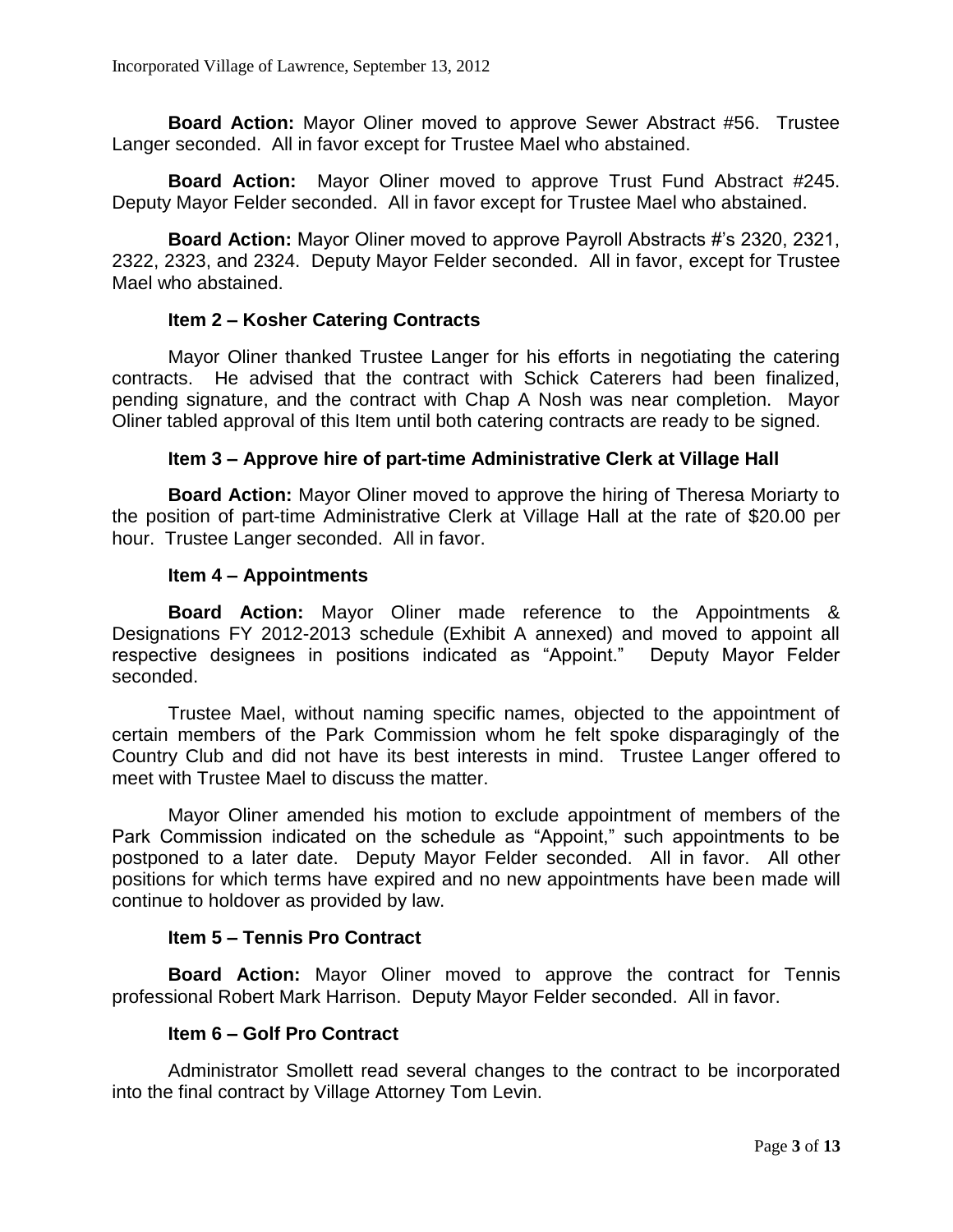**Board Action:** Mayor Oliner moved to approve the contract as amended by the changes read by Mr. Smollett. Trustee Langer seconded. All in favor.

Deputy Mayor Felder thanked Trustee Mael for his extensive review and input pertaining to the golf pro and tennis pro contracts.

## **Item 7 – Public Hearing for proposed amendment to Village Code in relation to excessive noise or disturbance from construction**

Administrator Smollett presented local law L 1203 (Exhibit B annexed).

**Board Action:** Mayor Oliner moved to open the public hearing. Deputy Mayor Felder seconded. All in favor.

There were no comments from the public. Mayor Oliner instructed Village Attorney Levin to amend the local law to include all legal holidays to be treated in the same manner as Saturday and Sunday.

**Board Action:** Mayor Oliner moved to close the public hearing. Deputy Mayor Felder seconded. All in favor.

**Board Action:** Mayor Oliner moved to adopt the local law as amended to include legal holidays to be treated in the same manner as Saturday and Sunday. Deputy Mayor Felder seconded. All in favor.

## **Item 8 – Resolution regarding parking meter regulations**

Administrator Smollett presented a "Resolution to Clarify Village Code Provisions Regarding Parking at Parking Meters (Exhibit C annexed).

**Board Action:** Mayor Oliner moved to adopt the resolution. Deputy Mayor Felder seconded. All in favor.

# **Item 9 – Continuation of Public Hearing for Lawrence Cedarhurst Fire Department (LCFD) Fire Protection Contract**

**Board Action:** Mayor Oliner moved to continue the public hearing at the next scheduled BOT meeting. Deputy Mayor Felder seconded. All in favor.

Mayor Oliner discussed various options pertaining to the financing of the LCFD firehouse expansion project. Approximately two million dollars is required to fund the project and two potential lenders have been identified who would provide a loan at interest rates ranging from 4.5% - 6%. Mayor Oliner said that the Village of Lawrence would, either separately or as co-lender, provide its own pro-rata share of the finalized loan and collect its pro-rata share of the principal and interest payments thereon.

Trustee Mael apologized to the public for leaving the meeting at 9:47 p.m., due to a prior engagement.

**Item 10 – Awarding of the following bids: Electrician, HVAC, Tree services, Trees/Plants, #2 Fuel Oil, Diesel Fuel, Gasoline, Yard Containers, Automotive**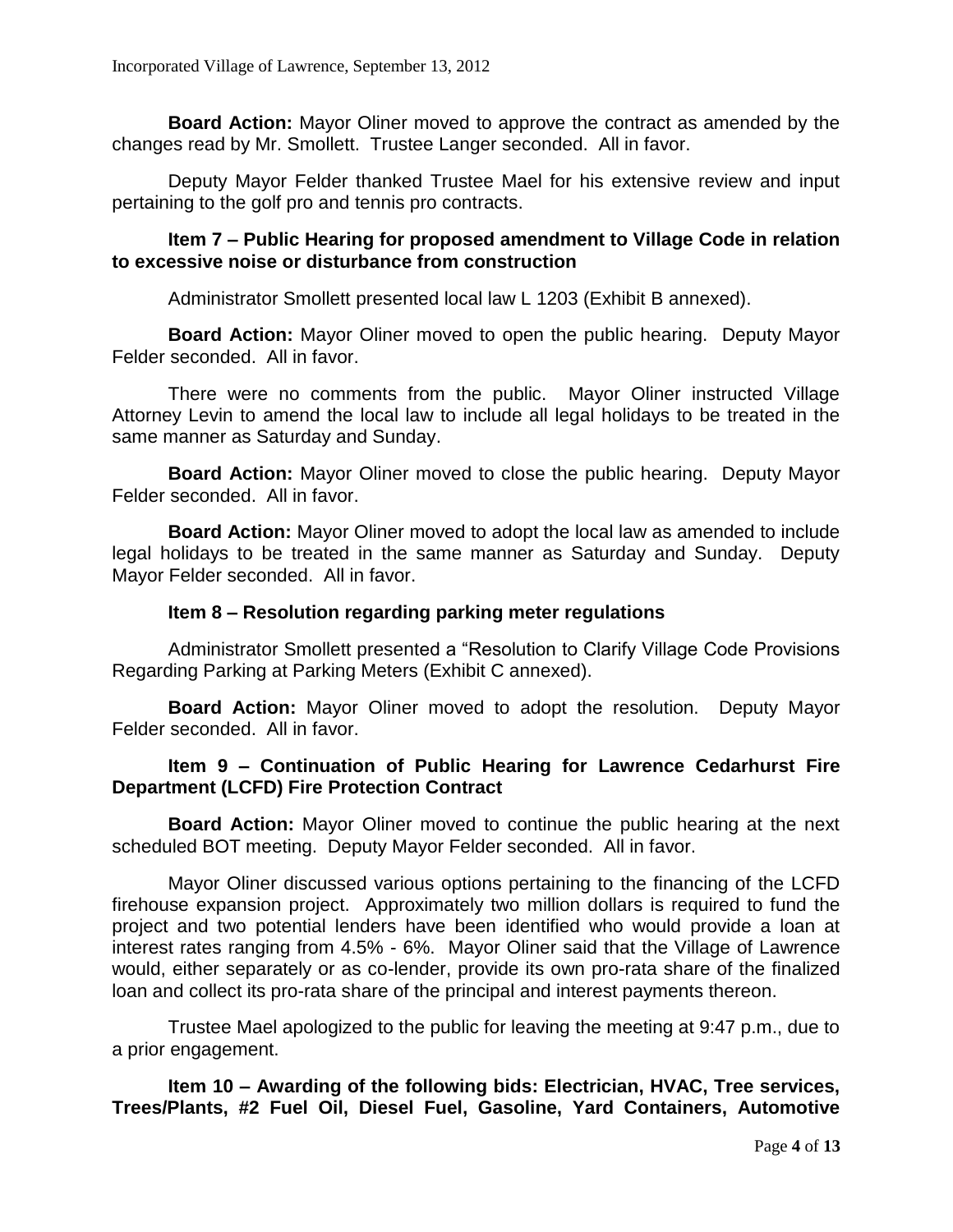# **Parts, Vactor Basin Cleaner, Masonry Supplies, Appliance Repairs, Plumbing Contractor, Appliance Repairs, Asphalt**

This item was tabled.

## **Item 11 – Catering Hall Refund – Park Commission recommendation**

Administrator Smollett presented the Park Commission recommendation to refund to Beverly Lobell the \$2,000.00 hall rental fees but not to refund the \$1,500.00 caterer fee.

**Board Action:** Deputy Mayor Felder moved to accept the recommendation. Mayor Oliner seconded. All in favor.

## **Item 12 – Set Date for Public Hearing to adopt Local Law L 1204 amending the Code in relation to maintenance of Village Residents' Premises**

This item was tabled until the next BOT meeting.

## **Item 13 – Discussion of Cablevision Application for Franchise Renewal and Scheduling of Public Hearing for community ascertainment**

**Board Action:** Deputy Mayor Felder moved to schedule the public hearing for the BOT meeting on October 18, 2012. Mayor Oliner seconded. All in favor.

## **Item 14 – Resolution that the Village BOT approves the submission of the 2012 – 2013 Justice Court Assistance Program (JCAP) Grant Application**

**Board Action:** Mayor Oliner moved to approve submission of the 2012 – 2013 Justice Court Assistance Program (JCAP) Grant Application. Trustee Langer seconded. All in favor.

## **Item 15 – Request from Rambam School for approval of Torah procession on September 23, 2012**

**Board Action:** Mayor Oliner moved to grant the request with the caveat that the route be approved by Sgt. Moulds of the Fourth Precinct. Trustee Langer seconded. All in favor.

# **OLD BUSINESS**

# **1. Follow up on flooding issues and engineering survey bids.**

Mr. Phil Konigsberg of Marbridge Road described chronic flooding issues on Marbridge Road and property damage resulting there-from. Mayor Oliner and Building Superintendent Mike Ryder outlined plans to install pumps to remediate the problem.

# **2. Golf Membership Refund Request – Park Commission recommendation**

Administrator Smollett related the Park Commission's recommendation not to grant a refund request submitted after the deadline.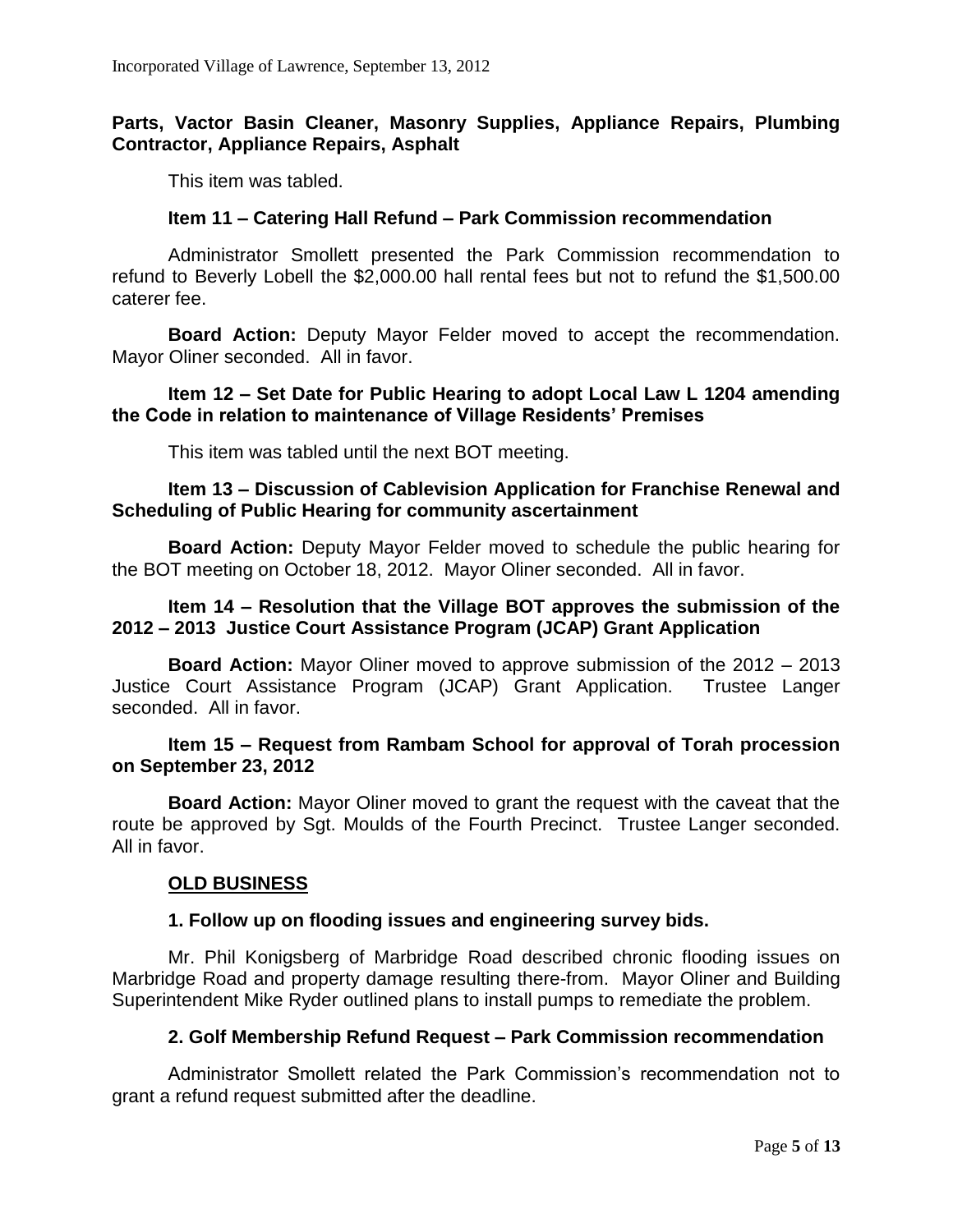# **3. Results of soil testing at Marina parking lot**

Administrator Smollett said the soil tests at the Marina parking lot came back negative.

#### **4. Discussions ensued regarding the following:**

- Placement of a fountain in Sutton Park pond
- Sam Schwartz Engineers traffic study of Broadway between Sutton Place and 878 Highway
- Intersection of Central Avenue and 878. Mayor Oliner asked Administrator Smollett to provide an update at the next BOT meeting.

Mayor Oliner moved to convene in Executive Session to discuss legal advice and matters pertaining to the hiring or firing of one or more particular persons. Deputy Mayor Felder seconded. All in favor.

The Board convened in Executive Session at 10:15 PM.

The Board returned to public session at 10:30 PM.

**Board Action:** Mayor Oliner appointed A. Thomas Levin as Village Attorney, and Meyer, Suozzi, English & Klein PC. as general counsel, each effective July 1, 2012. On motion by Deputy Mayor Felder, seconded by Trustee Langer, the following motion was approved unanimously.

 RESOLVED, that the Board of Trustees hereby approves the Mayor's appointment of A. Thomas Levin, Meyer, Suozzi, English & Klein P.C., as Village Attorney, as a public officer to serve at the pleasure of the Mayor, and the appointment of Meyer, Suozzi, English & Klein P.C. as General Counsel to serve at the pleasure of the Mayor, and it is further

 RESOLVED, pursuant to Village Law §3-300(2), the Board of Trustees hereby consents that the Village Attorney need not be a resident of the Village, but shall reside in the County of Nassau, and it is further

RESOLVED, that the compensation for the services of the Village Attorney and General Counsel shall be \$260 per hour, plus reimbursement of all reasonable and necessary disbursements incurred in connection with the performance of such legal services, which sums will be billed to the Village monthly, and it is further

 RESOLVED, that services to be provided by the Village Attorney and/or General Counsel shall not include the following (a) tax reduction and certiorari matters, (b) representation of the Board of Appeals or Planning Board, (c) prosecution of matters in the Village Justice Court, or (d) labor matters involving collective bargaining agreements or personnel who are members of a collective bargaining unit, and it is further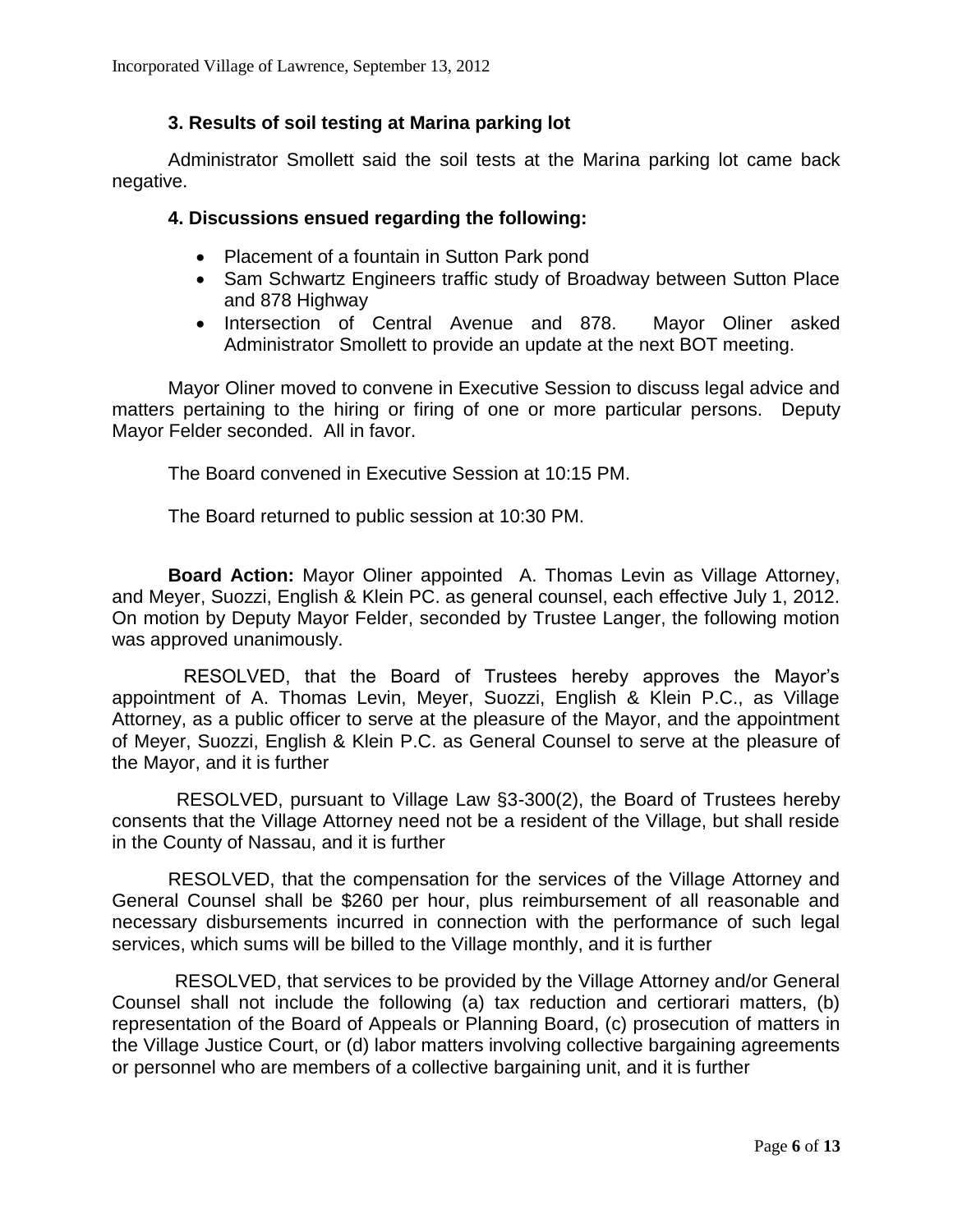RESOLVED, that Village consents that Meyer, Suozzi, English & Klein P.C. may continue to represent clients in matters involving tax reduction and tax certiorari matters involving properties in the Village of Lawrence.

There being no further business, Mayor Oliner moved to adjourn the meeting. Deputy Mayor Felder seconded. All in favor. Meeting adjourned at 10:40pm.

This is to certify that I, David E. Smollett, read the preceding minutes, and they are in all respects a full and correct record of such proceedings.

David E. Smollett, Administrator,

\_\_\_\_\_\_\_\_\_\_\_\_\_\_\_\_\_\_\_\_\_\_\_\_\_\_\_\_\_\_\_\_

Clerk/Treasurer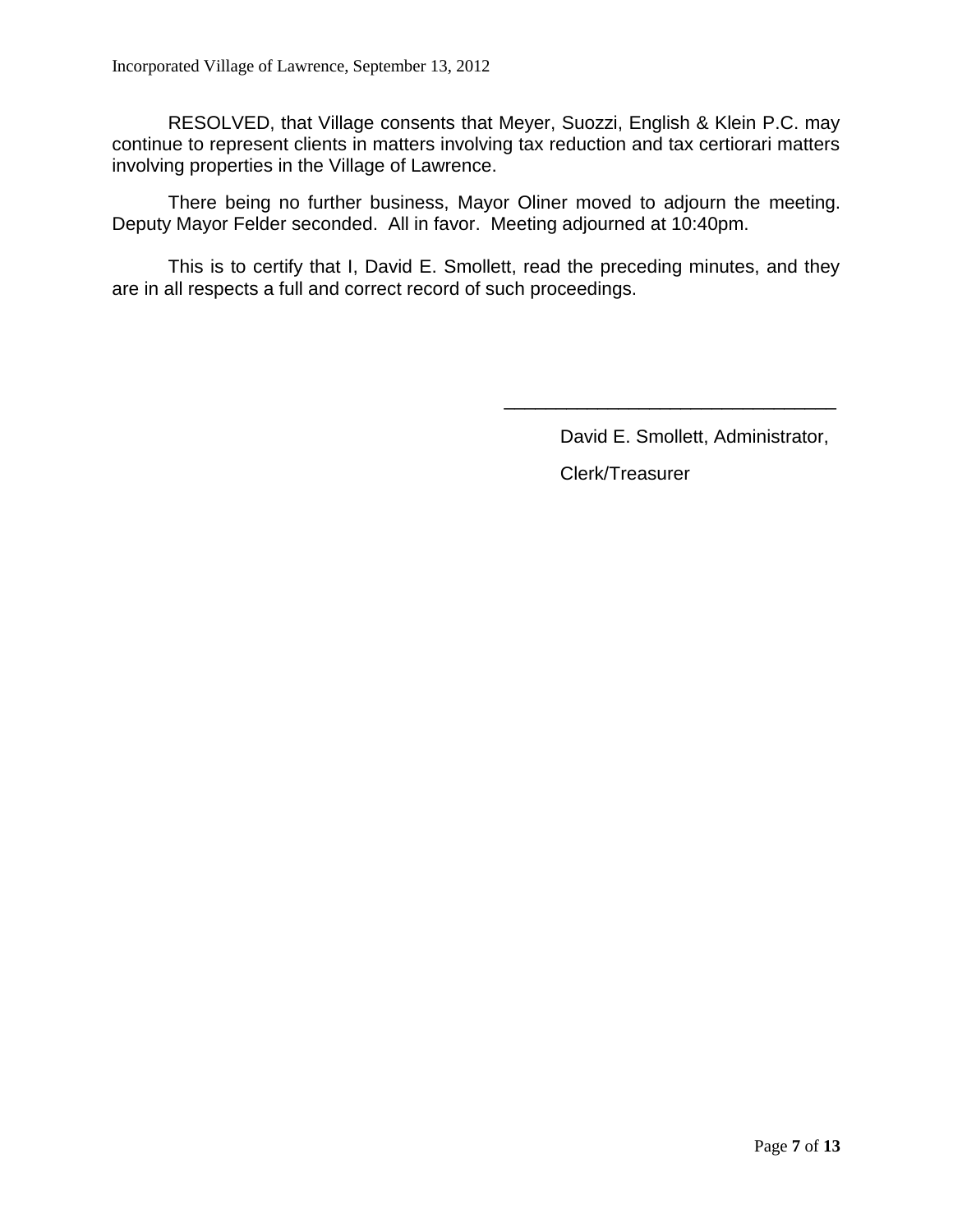# **EXHIBIT A - ITEM #4 BOT MTG. 9/13/12**

# **Appointments & Designations FY 2012-2013**

| <b>Name</b>                | <b>Designation</b>                           | <b>Term</b>    | <b>Expires</b> |                 |
|----------------------------|----------------------------------------------|----------------|----------------|-----------------|
| <b>ELECTED:</b>            |                                              |                |                |                 |
| <b>Martin Oliner</b>       | <b>Mayor</b>                                 | $\overline{2}$ | 2014           |                 |
| <b>C. Simon Felder</b>     | <b>Trustee</b>                               | $\overline{2}$ | 2014           |                 |
| <b>Irving Langer</b>       | <b>Trustee</b>                               | $\overline{2}$ | 2014           |                 |
| <b>Donald J. Buchalter</b> | <b>Justice</b>                               | 4              | 2016           |                 |
| <b>APPOINTED:</b>          |                                              |                |                |                 |
| <b>C. Simon Felder</b>     | <b>Deputy Mayor</b>                          | 1              | 2013           |                 |
|                            | <b>Commissioner - Police</b>                 | 1              | 2013           |                 |
| Michael A. Fragin          | <b>Commissioner - Fire</b>                   | $\mathbf{1}$   | 2013           |                 |
| Michael A. Fragin          | <b>Commissioner - Finance</b>                | 1              | 2013           |                 |
| <b>Irving Langer</b>       | <b>Commissioner - Public Works/Highway</b>   | $\mathbf{1}$   | 2013           |                 |
| <b>Irving Langer</b>       | <b>Commissioner - Parks &amp; Recreation</b> | 1              | 2013           |                 |
|                            | <b>Commissioner - Sanitation</b>             | 1              | 2013           |                 |
| <b>David E. Smollett</b>   | <b>Clerk/Treasurer</b>                       | $\overline{2}$ | 2012           | <b>HOLDOVER</b> |
|                            | <b>Budget, Records Mgmt, Records Access</b>  |                |                |                 |
| <b>David E. Smollett</b>   | Officer,                                     | 1              | 2012           | <b>HOLDOVER</b> |
|                            | <b>Marriage Officer</b>                      |                |                |                 |
| <b>Abe Farber</b>          | <b>Deputy Village Treasurer</b>              | 1              | 2012           | <b>HOLDOVER</b> |
| <b>A. Thomas Levin</b>     | <b>Village Attorney</b>                      | 1              | 2012           | <b>HOLDOVER</b> |
| <b>Simon Gluck</b>         | <b>Acting Village Justice</b>                | 1              | 2013           |                 |
| <b>Patricia Coco</b>       | <b>Clerk to the Village Justice</b>          | 1              | 2012           | <b>HOLDOVER</b> |
| <b>Tom Pantelis</b>        | <b>Counsel to ZBA, BBD &amp; Planning Bd</b> | 1              | 2012           | <b>HOLDOVER</b> |
| <b>Gary Mandel</b>         | <b>Deputy Prosecutor</b>                     | 1              | 2012           | <b>HOLDOVER</b> |
| <b>Saul Bienenfeld</b>     | <b>Deputy Prosecutor</b>                     | $\mathbf{1}$   | 2012           | <b>HOLDOVER</b> |
| <b>Fran Hirmes</b>         | <b>Deputy Prosecutor</b>                     | $\mathbf{1}$   | 2012           | <b>HOLDOVER</b> |
| <b>Diane Rattner</b>       | <b>Deputy Prosecutor</b>                     | $\mathbf{1}$   | 2012           | <b>HOLDOVER</b> |
| <b>Lina Fusco</b>          | <b>Assessor</b>                              | 1              | 2012           | <b>HOLDOVER</b> |
| <b>James Thayer</b>        | <b>Village Historian</b>                     | 1              | 2012           | <b>HOLDOVER</b> |
| <b>Lina Fusco</b>          | <b>Registrar</b>                             | $\mathbf{1}$   | 2012           | <b>HOLDOVER</b> |
| <b>Abe Farber</b>          | <b>Deputy Registrar</b>                      | 1              | 2012           | <b>HOLDOVER</b> |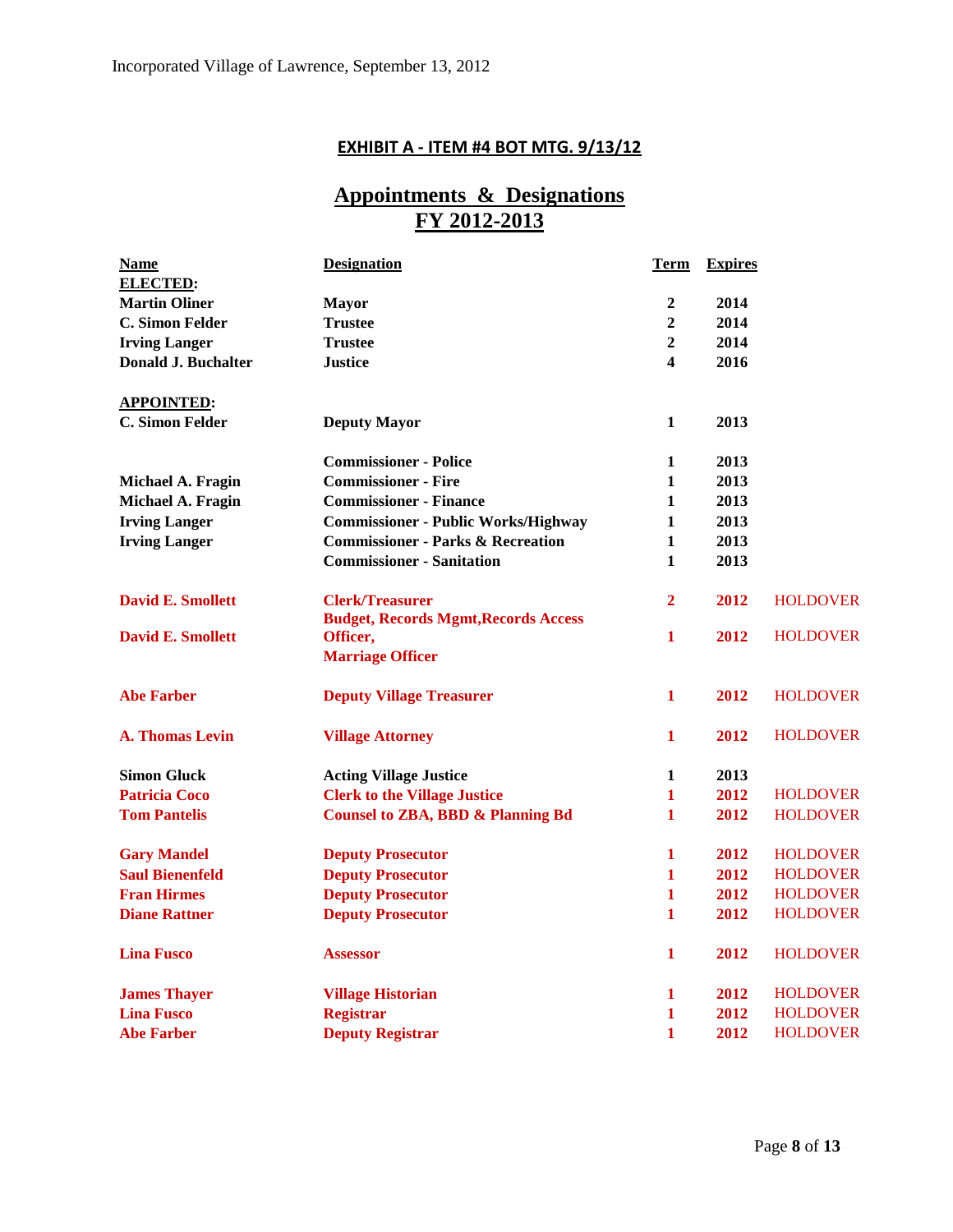**Leo McMahon** 

| <b>Zoning Board of Appeals</b>                        |                                              |                         |      |                                  |
|-------------------------------------------------------|----------------------------------------------|-------------------------|------|----------------------------------|
|                                                       | Chmn, Lloyd Keilson Appt. for Chairman       | 1                       | 2014 | <b>APPOINT</b>                   |
| <b>Mark Schreck</b>                                   |                                              | 3                       | 2013 |                                  |
| <b>Edward Gottlieb</b>                                |                                              | $\mathbf{3}$            | 2014 |                                  |
| <b>Esther Williams</b>                                |                                              | 3                       | 2012 | <b>APPOINT</b>                   |
| <b>Lester Henner</b>                                  |                                              | 5                       | 2013 |                                  |
| <b>Alternate, Michael Malek</b>                       |                                              | 1                       | 2012 | <b>APPOINT</b>                   |
| <b>Alternate, David Seidemann</b>                     |                                              | $\mathbf{1}$            | 2013 | <b>APPOINT</b>                   |
|                                                       |                                              |                         |      |                                  |
|                                                       |                                              |                         |      |                                  |
| <b>Board of Building Design</b>                       |                                              |                         |      |                                  |
| <b>Chmn, Benjamin Sporn</b>                           |                                              | $\mathbf{1}$            | 2012 | <b>APPOINT</b>                   |
| <b>Barbara Kupferstein</b>                            |                                              | $\mathbf{1}$            | 2012 | <b>APPOINT</b>                   |
| <b>Barry Pomerantz</b>                                |                                              | $\mathbf{1}$            | 2012 | <b>APPOINT</b>                   |
| <b>Ronni Berman</b>                                   |                                              | $\mathbf{1}$            | 2012 | <b>APPOINT</b>                   |
| <b>Eva Staiman</b>                                    |                                              | $\mathbf{1}$            | 2012 | <b>APPOINT</b>                   |
| <b>Alternate, Myrna Breitman</b>                      |                                              | $\mathbf{1}$            | 2012 | <b>APPOINT</b>                   |
| <b>Alternate, Abraham Abittan</b>                     |                                              | $\mathbf{1}$            | 2012 | <b>APPOINT</b>                   |
| <b>Alternate, Shoshana Weinstock</b>                  |                                              | $\mathbf{1}$            | 2012 | <b>APPOINT</b>                   |
| <b>Planning Board</b>                                 |                                              |                         |      |                                  |
| <b>Geri Gindea</b>                                    |                                              | $5^{\circ}$             | 2015 |                                  |
| <b>Chmn, Geri Gindea</b>                              |                                              | 1                       | 2012 | <b>APPOINT</b>                   |
| <b>Mordy Sohn</b>                                     |                                              | 5                       | 2013 |                                  |
| <b>Noah Fleschner</b>                                 |                                              | 5                       | 2014 |                                  |
| <b>Edward Yodowitz</b>                                |                                              | $\overline{5}$          | 2016 |                                  |
| <b>Allen Dorkin</b>                                   |                                              | $\overline{\mathbf{3}}$ | 2012 | <b>APPOINT</b>                   |
|                                                       |                                              |                         |      |                                  |
| <b>Alternate, Lawrence Levitan</b>                    |                                              | $\mathbf{1}$            | 2012 | <b>APPOINT</b>                   |
| <b>Alternate, Jacqueline Handel</b>                   |                                              | $\mathbf{1}$            | 2012 | <b>APPOINT</b>                   |
|                                                       |                                              |                         |      |                                  |
| <b>Park Commission</b><br><b>Chmn, Barry Schwartz</b> |                                              | $\mathbf{1}$            | 2012 | <b>APPOINT</b>                   |
| <b>Vice Chmn, Jeffrey Lederman</b>                    |                                              | 1                       | 2012 | <b>APPOINT</b>                   |
| <b>Martin Levi</b>                                    |                                              | $\mathbf{1}$            | 2012 | <b>APPOINT</b>                   |
| <b>Howard Teitlebaum</b>                              |                                              | 1                       | 2012 | <b>APPOINT</b>                   |
| <b>Howard Siskind</b>                                 |                                              | $\mathbf{1}$            | 2012 | <b>APPOINT</b>                   |
| <b>Francine Sicklick</b>                              |                                              | 1                       | 2012 | <b>APPOINT</b>                   |
| <b>Michael Levine</b>                                 |                                              | $\mathbf{1}$            | 2012 | <b>APPOINT</b>                   |
| <b>Barry Mayer</b>                                    |                                              | $\mathbf{1}$            | 2012 | <b>APPOINT</b>                   |
| <b>Irving Langer</b>                                  |                                              | $\mathbf{1}$            | 2013 |                                  |
| <b>Jacqueline Handel</b>                              |                                              | $\mathbf{1}$            | 2013 |                                  |
|                                                       |                                              |                         |      |                                  |
|                                                       | <b>Golf Course Manager (General Manager)</b> | 1                       | 2012 | <b>HOLDOVER</b>                  |
| <b>Memorial Park Committee</b>                        |                                              |                         |      |                                  |
| <b>Myrna Breitman</b>                                 |                                              | 1                       | 2012 | <b>APPOINT</b>                   |
| <b>Rebbitzen Horowitz</b>                             |                                              | $\mathbf{1}$            | 2012 |                                  |
| <b>Jeanette Schechter</b>                             |                                              | $\mathbf{1}$            | 2012 | <b>APPOINT</b><br><b>APPOINT</b> |
|                                                       |                                              |                         |      |                                  |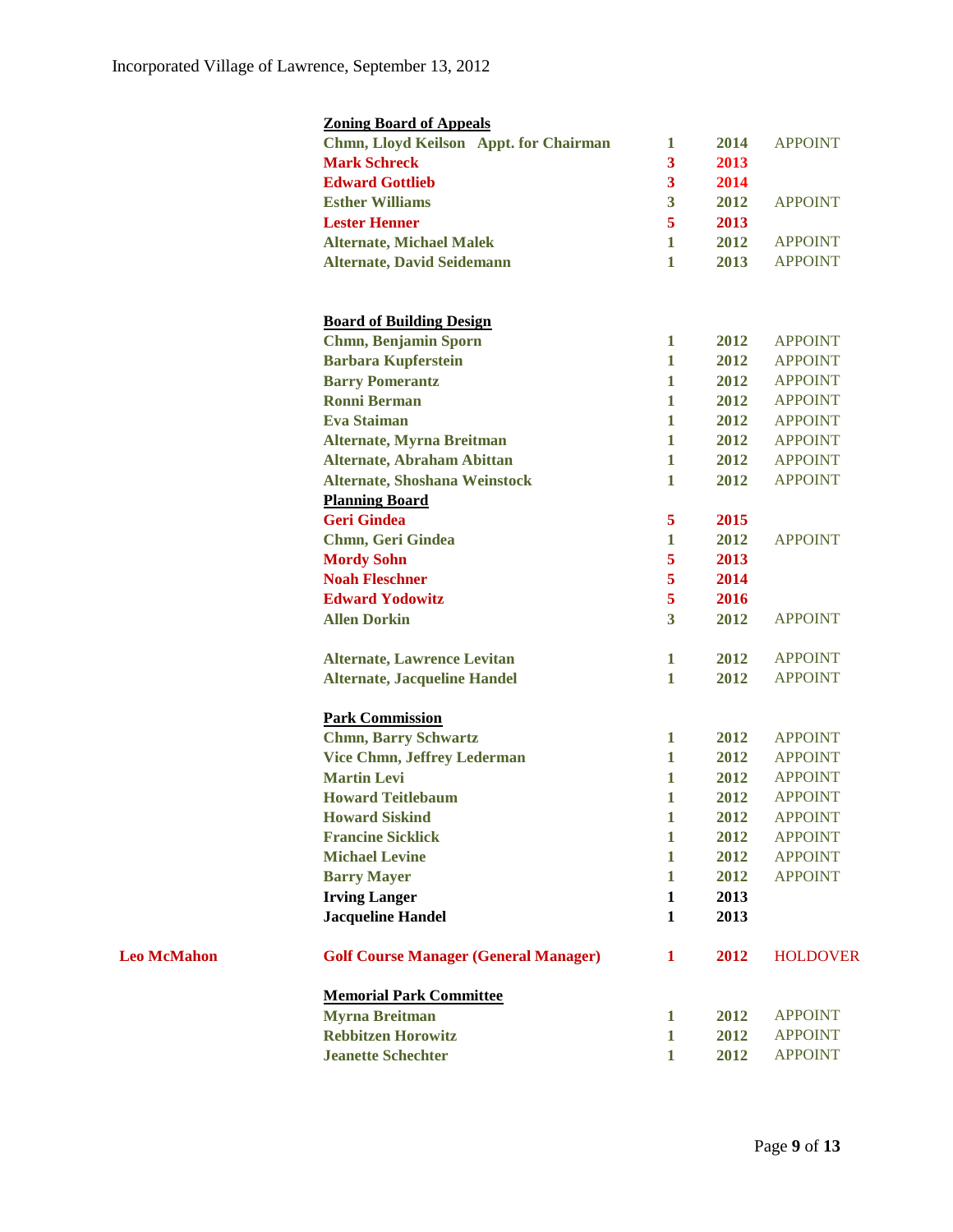| <b>TD Bank</b>                                                                         | <b>{</b> Official Depositories                                | 1            | 2013 |                |
|----------------------------------------------------------------------------------------|---------------------------------------------------------------|--------------|------|----------------|
| <b>Capital One</b>                                                                     | <b>Official Depositories</b>                                  | 1            | 2013 |                |
| <b>Citibank</b>                                                                        | <b>{</b> Official Depositories                                | 1            | 2013 |                |
| <b>Flushing Commercial Bank</b>                                                        | <b>{</b> Official Depositories                                | 1            | 2013 |                |
| <b>Community National Bank</b>                                                         | <b>{</b> Official Depositories                                | 1            | 2013 |                |
| <b>Town Village Aircraft</b><br>Safety &<br><b>Noise Abatement</b><br><b>Committee</b> | <b>Saul Klausner</b>                                          | $\mathbf{1}$ | 2012 | <b>APPOINT</b> |
| <b>Liaison to Nassau County</b><br><b>Office of</b><br><b>Emergency Management</b>     | <b>Dr. Marc Sicklick</b>                                      | $\mathbf{1}$ | 2012 | <b>APPOINT</b> |
| Albright, Viggiano, Zureck<br>& Co.                                                    | <b>Village Auditors to audit annual reports of</b><br>finance |              |      |                |
|                                                                                        | of the Village                                                | 1            | 2012 | <b>APPOINT</b> |
| <b>Herald</b>                                                                          | <b>Official Newspaper</b>                                     | $\mathbf 1$  | 2012 | <b>APPOINT</b> |
| <b>General Code Publishers</b>                                                         | <b>Code Publishers</b>                                        | 1            | 2012 | <b>APPOINT</b> |
| <b>Cameron Engineering</b>                                                             | <b>Village Engineers</b>                                      | 1            | 2012 | <b>APPOINT</b> |
| <b>Meetings:</b>                                                                       |                                                               |              |      |                |
| Board of Trustees: Meetings 2nd Thurs at 8:00 pm.                                      |                                                               |              |      |                |
|                                                                                        | Board of Building Design: Meetings 1st Monday at 7:15 pm      |              |      |                |
| Board of Zoning & Appeals per calendar                                                 |                                                               |              |      |                |
| <b>Authorized Signatures for</b>                                                       |                                                               |              |      |                |
| checks:                                                                                | <b>Mayor, Deputy Mayor, Treasurer</b>                         |              |      |                |
|                                                                                        | <b>No facsimiles except for Payroll</b>                       |              |      |                |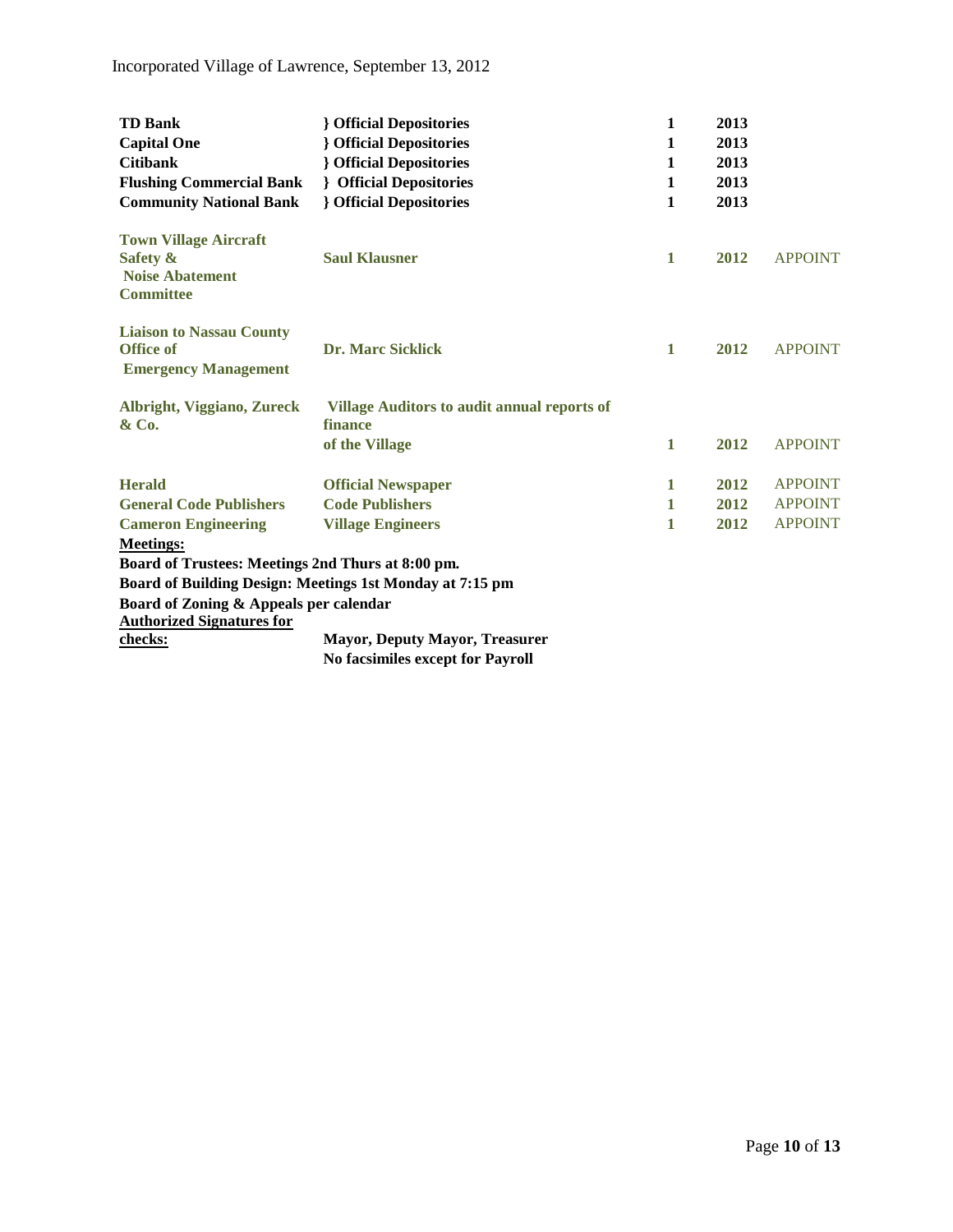#### **Item # 7 - Exhibit B**

#### L 1203

A local law to amend the Code of the Village of Lawrence, in relation to excessive noise or disturbance.

Section one. Section 144-5(B) of the Code of the Village of Lawrence is hereby amended, to read as follows:

"B. Any and all construction, whether with or without a building permit, occurring both inside or outside a building or structure, including excavation, demolition, alteration or repair of any building, shall be permitted only between the hours of 8:00 a.m. and 6:00 p.m., Monday through Friday, and 9:00 a.m. and 6:00 p.m. on Saturday and Sunday. Notwithstanding the foregoing, no construction, including excavation, demolition, alteration or repair of any building or structure, and whether with or without a building permit, may be conducted outside any building or structure, or inside any building or structure in such manner as to emit noise audible at the property line, on Saturday or Sunday."

Section two. If any part of this local law shall be adjudged to be invalid by any court of competent jurisdiction, such judgment shall not affect, impair or invalidate any other part of this local law, or the remainder thereof, but shall be confined in its operation to the clause, sentence, paragraph, section, chapter, or part thereof directly involved in the controversy in which such judgment shall have been rendered.

Section three. This local law shall take effect immediately upon adoption and filing pursuant to the Municipal Home Rule Law.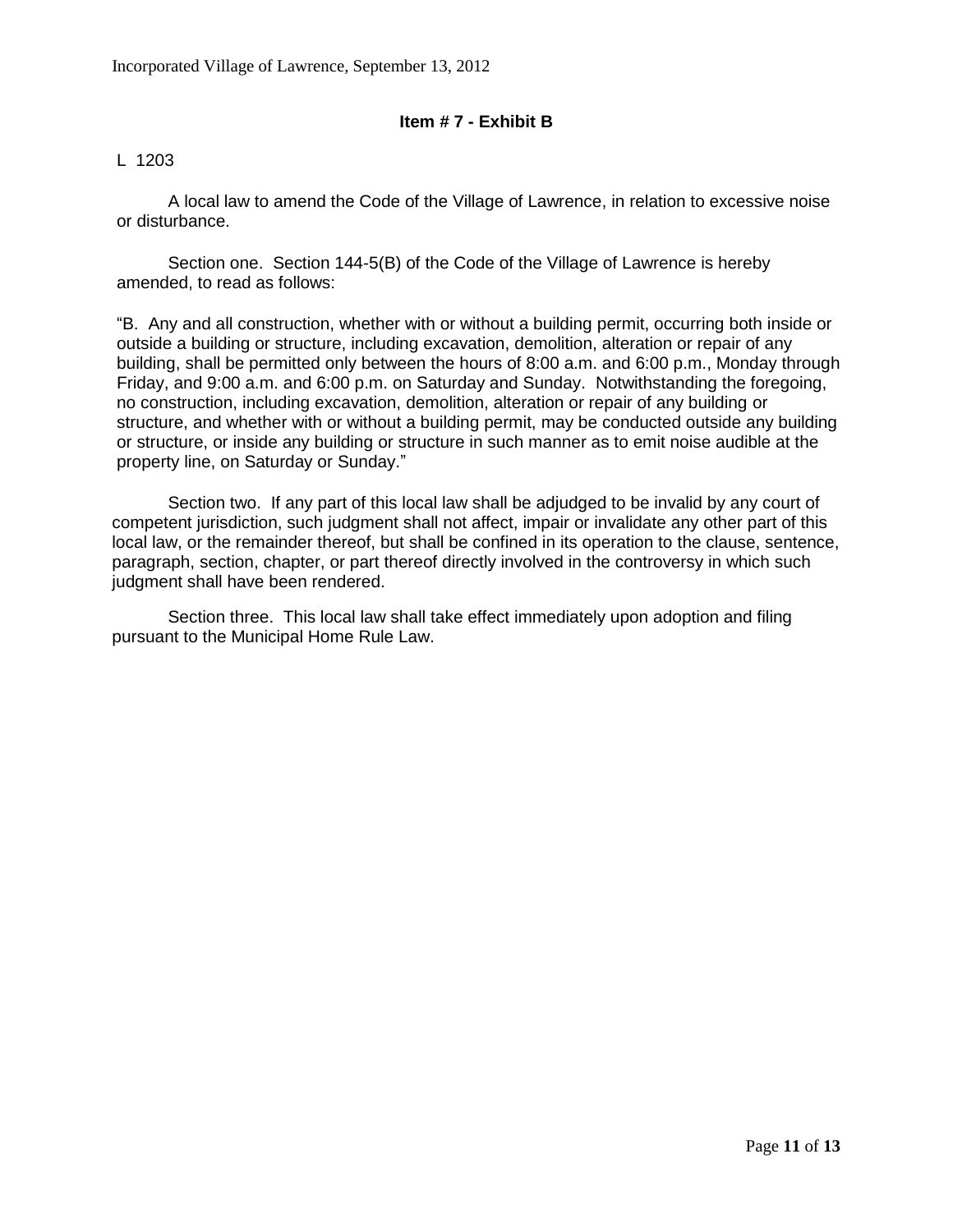# **Item 8 – Exhibit C**

## RESOLUTION TO CLARIFY VILLAGE CODE PROVISIONS

#### REGARDING PARKING AT PARKING METERS

Resolved, that Village Code §A220-1 [is hereby repealed, effective immediately; and it is](http://www.ecode360.com/11021654#11021655)  [further](http://www.ecode360.com/11021654#11021655)

Resolved, that Village Code § [200-62 is hereby amended, effective immediately, to read](http://www.ecode360.com/11021654#11021655)  [as follows:](http://www.ecode360.com/11021654#11021655)

"§ 200-62. Establishment [of parking meter areas; general regulations.](http://www.ecode360.com/11021654#11021655) 

The following parking meter areas are hereby established, in which the parking fees and hours of operation applicable to parking therein shall be as herein set forth, notwithstanding any contrary provision in Village Code § 200-32(J):

- [A.](http://www.ecode360.com/11021654#11021656) Parking meters for which the fee shall be \$0.25 for each half hour or part thereof, and shall be in operation from 8:00 a.m. to 6:00 p.m. daily, except for federal holidays:
	- [\(1\)](http://www.ecode360.com/11021654#11021657) The north and south sides of Central Avenue between Washington Avenue and Rockaway Turnpike.
	- [\(2\)](http://www.ecode360.com/11021654#11021658) The east and west sides of Frost Lane, north of Parking Lot No. 3.
- [B.](http://www.ecode360.com/11021654#11021659) Parking meters which shall be in operation between 12:01 a.m. and 7:59 p.m. daily, except for federal holidays:
	- [\(1\)](http://www.ecode360.com/11021654#11021660) Parking meters designated as \$0.25 for each half hour or part thereof located in Parking Lot Nos. 3 and 4.
- [C.](http://www.ecode360.com/11021654#11021661) Parking meters which shall be in operation between 12:01 a.m. and 7:59 p.m. daily, except for federal holidays:
	- [\(1\)](http://www.ecode360.com/11021654#11021662) Parking meters for which the fee shall be \$0.25 for each hour or part thereof, located in Parking Lot Nos. 3 and 4.
	- [\(2\)](http://www.ecode360.com/11021654#11021663) Parking meters for which the fee shall be \$0.25 for each hour or part thereof, located on the east side of Frost Lane, south of Parking Lot No. 3.
- [D.](http://www.ecode360.com/11021654#11021664) Parking meters for which the fee shall be \$0.25 for each hour or part thereof, and shall be in operation between 12:01 a.m. and 7:59 p.m. daily, except Sundays and federal holidays:
	- [\(1\)](http://www.ecode360.com/11021654#11021665) The north and south sides of Central Avenue between Rockaway Turnpike and Lawrence Avenue.